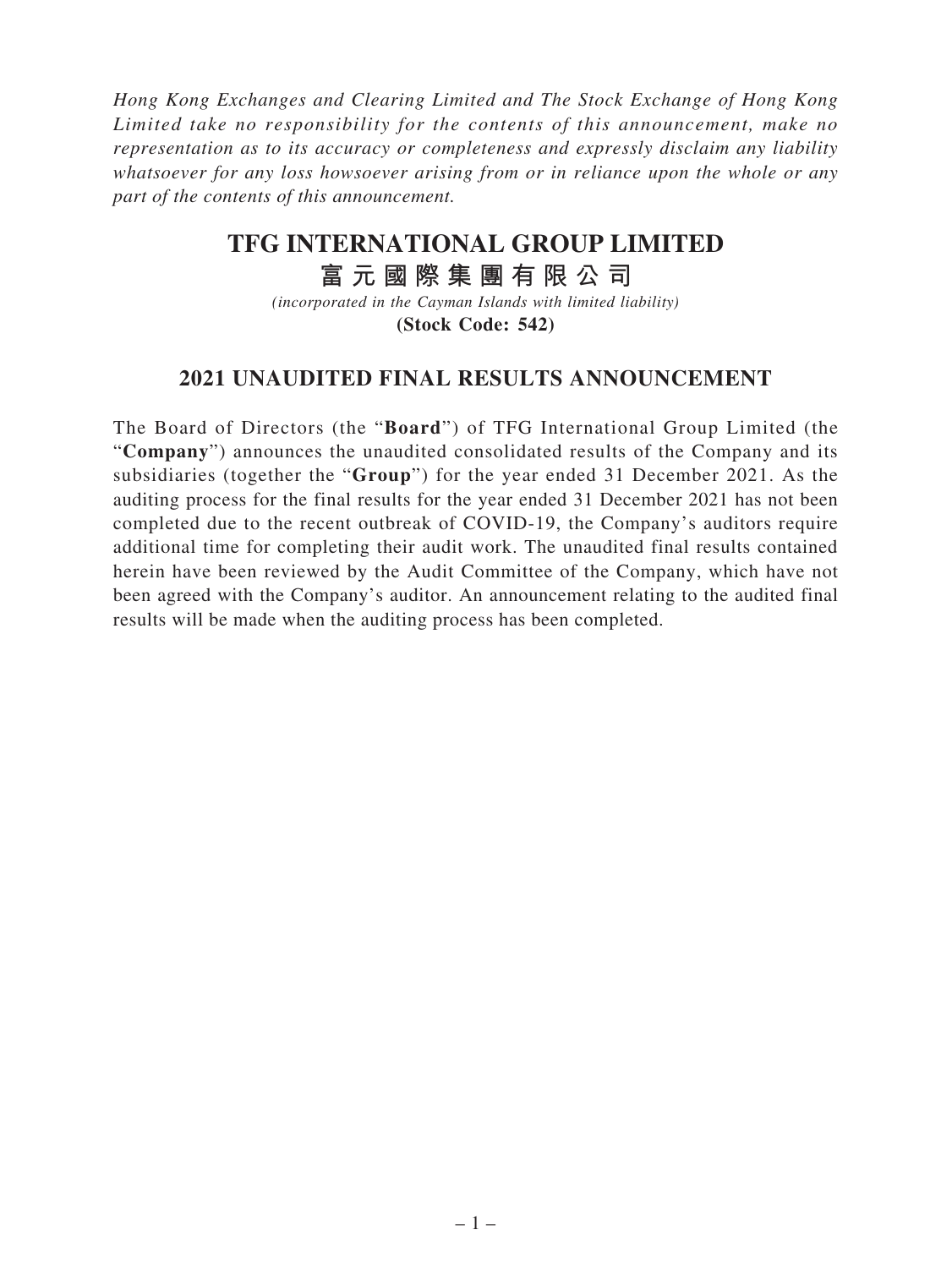### **CONDENSED CONSOLIDATED STATEMENT OF PROFIT OR LOSS**

*For the year ended 31 December 2021*

|                                             | <b>Notes</b>     | 2021<br><b>HK\$'000</b> | 2020<br>HK\$'000 |
|---------------------------------------------|------------------|-------------------------|------------------|
|                                             |                  |                         |                  |
| <b>REVENUE</b>                              | $\boldsymbol{l}$ | 16,468                  | 22,360           |
| Cost of sales                               |                  | (3,596)                 | (7, 192)         |
| Gross profit                                |                  | 12,872                  | 15,168           |
| Other income and gains                      | $\overline{2}$   | 5,535                   | 18,371           |
| Selling expenses                            |                  | (9, 925)                | (18, 258)        |
| Administrative and other expenses           |                  | (154, 565)              | (101, 387)       |
| Gain on change in fair value of             |                  |                         |                  |
| investment properties                       |                  |                         | 3,194            |
| Impairment of property, plant and equipment |                  |                         | (35, 490)        |
| Impairment of licensing rights              |                  |                         | (3,219)          |
| Impairment of trade receivables             |                  | (9,042)                 | (8, 193)         |
| Impairment of goodwill                      |                  | (50, 290)               |                  |
| Finance costs                               | $\mathfrak{Z}$   | (135, 687)              | (86, 779)        |
| <b>LOSS BEFORE TAX</b>                      | $\overline{4}$   | (341, 102)              | (216, 593)       |
| Income tax expense                          | 5                | (404)                   | (162)            |
| <b>LOSS FOR THE YEAR</b>                    |                  | (341, 506)              | (216, 755)       |
| Loss for the year attributable to:          |                  |                         |                  |
| Owners of the Company                       |                  | (326, 264)              | (217, 714)       |
| Non-controlling interests                   |                  | (15, 242)               | 959              |
|                                             |                  | (341, 506)              | (216, 755)       |
|                                             |                  | <b>HK</b> cents         | HK cents         |
| <b>LOSS PER SHARE</b>                       | 6                |                         |                  |
| — Basic                                     |                  | (4.70)                  | (3.13)           |
| - Diluted                                   |                  | N/A                     | N/A              |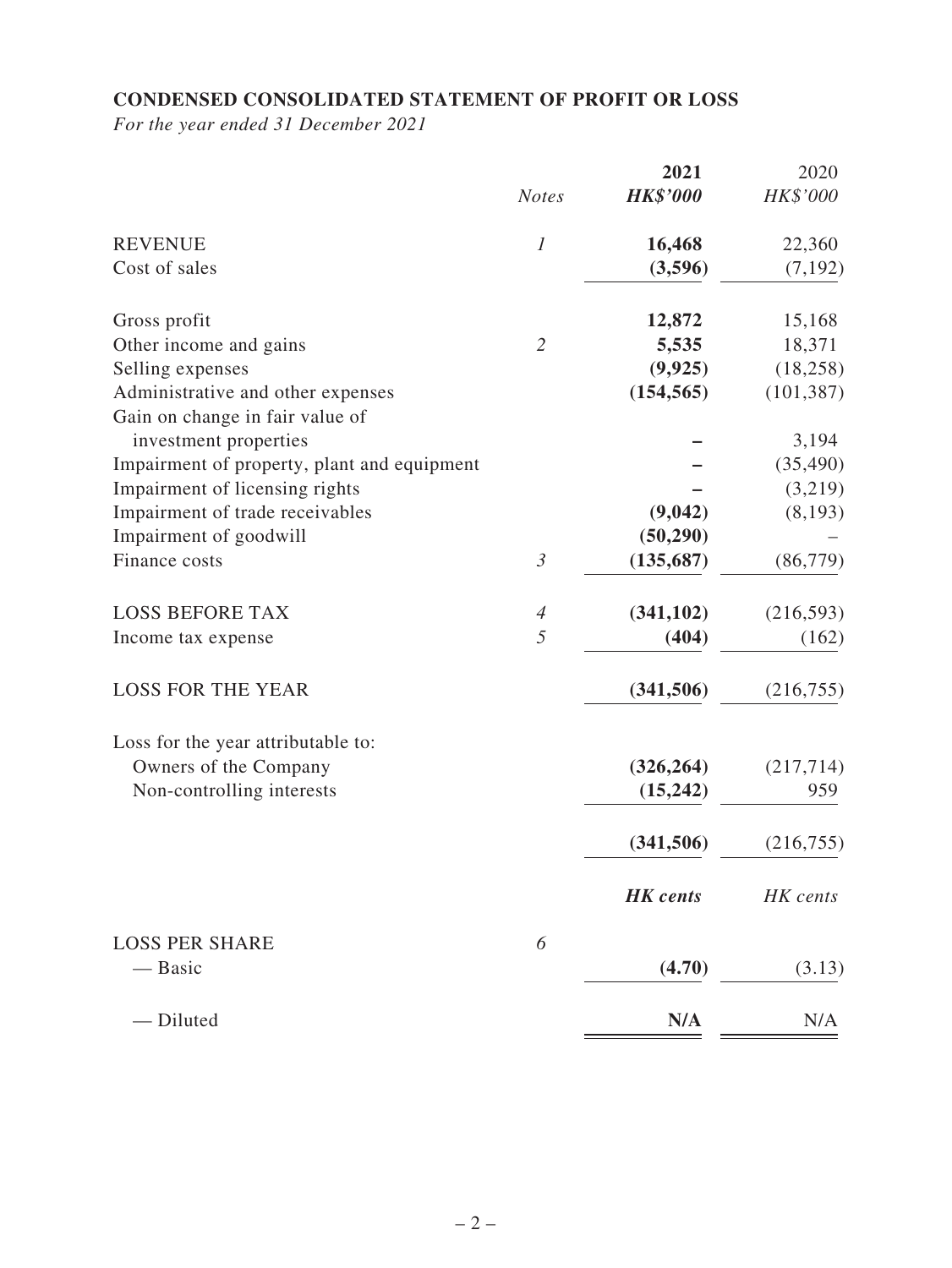# **CONDENSED CONSOLIDATED STATEMENT OF COMPREHENSIVE INCOME**

*For the year ended 31 December 2021*

|                                                                                                        | 2021<br><b>HK\$'000</b> | 2020<br>HK\$'000 |
|--------------------------------------------------------------------------------------------------------|-------------------------|------------------|
| <b>LOSS FOR THE YEAR</b>                                                                               | (341, 506)              | (216,755)        |
| OTHER COMPREHENSIVE INCOME/(LOSS)<br>Items that may be subsequently reclassified to<br>profit or loss: |                         |                  |
| Exchange differences arising on translation of<br>foreign operations                                   | 10,838                  | 29,904           |
| Other comprehensive income/(loss)<br>for the year, net of tax                                          | 10,838                  | 29,904           |
| TOTAL COMPREHENSIVE LOSS FOR THE YEAR                                                                  | (330, 668)              | (186, 851)       |
| Total comprehensive (loss)/profit for the year<br>attributable to:                                     |                         |                  |
| Owners of the Company                                                                                  | (316,308)               | (189, 684)       |
| Non-controlling interests                                                                              | (14,360)                | 2,833            |
|                                                                                                        | (330, 668)              | (186, 851)       |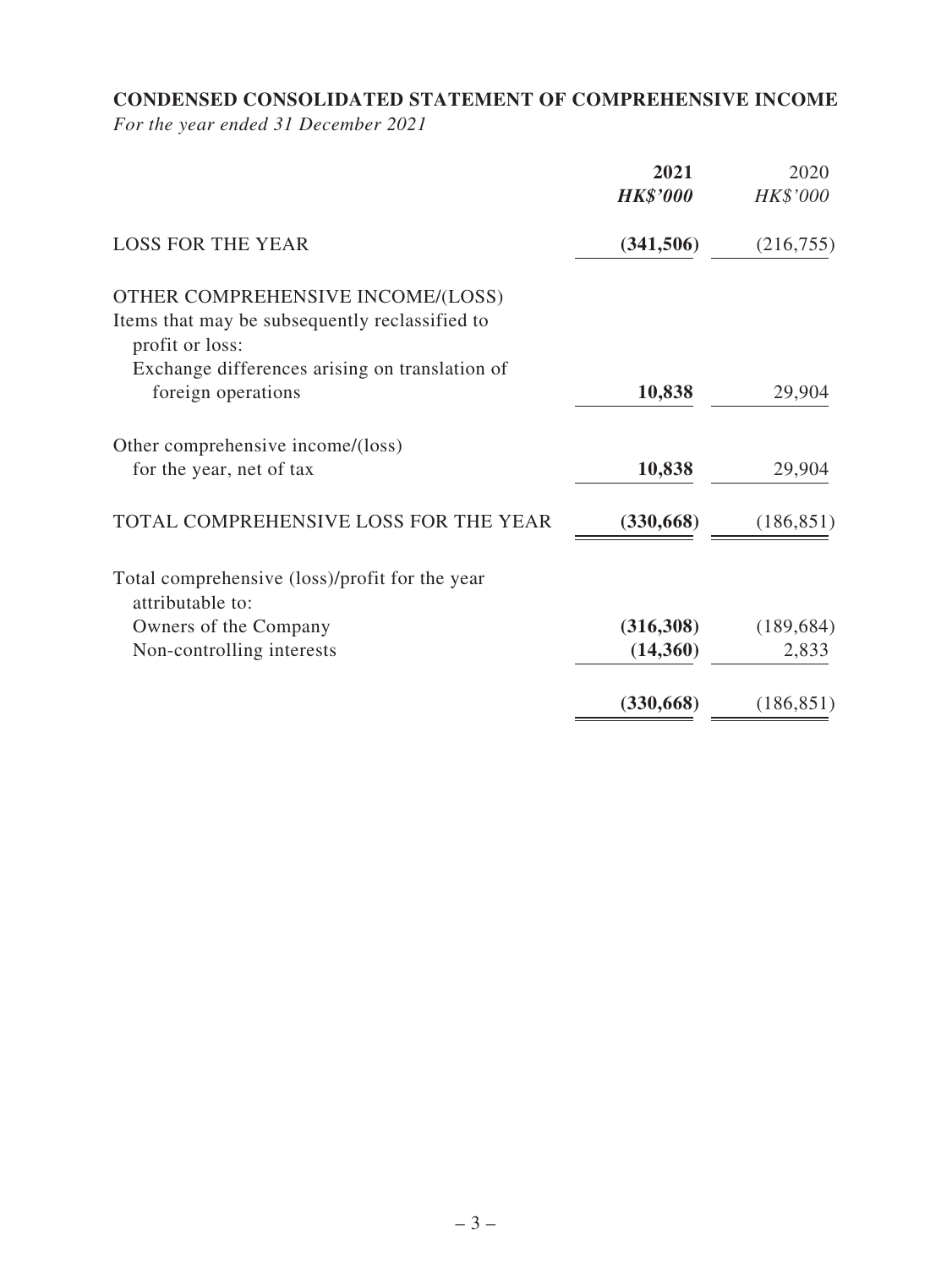### **CONDENSED CONSOLIDATED STATEMENT OF FINANCIAL POSITION**

*As at 31 December 2021*

|                                             | <b>Notes</b> | 2021<br><b>HK\$'000</b> | 2020<br>HK\$'000<br>(restated) |
|---------------------------------------------|--------------|-------------------------|--------------------------------|
| <b>NON-CURRENT ASSETS</b>                   |              |                         |                                |
| Property, plant and equipment               |              | 199,495                 | 217,221                        |
| Right-of-use assets                         |              | 48,336                  | 49,076                         |
| Properties under development                | 7            | 1,549,801               | 1,499,271                      |
| Licensing rights                            |              | 8,329                   | 10,200                         |
| Goodwill                                    | 8            |                         | 50,290                         |
| <b>TOTAL NON-CURRENT ASSETS</b>             |              | 1,805,961               | 1,826,058                      |
| <b>CURRENT ASSETS</b>                       |              |                         |                                |
| Properties held for sale                    | 9            | 1,828,965               | 1,620,794                      |
| Inventories                                 |              |                         | 1,224                          |
| Trade receivables                           | 10           | 61                      | 594                            |
| Prepayments, deposits and other receivables |              | 294,445                 | 134,663                        |
| Restricted bank balances                    |              | 426,855                 | 255,835                        |
| Cash and cash equivalents                   |              | 59,719                  | 55,225                         |
|                                             |              | 2,610,045               | 2,068,335                      |
| Assets of disposal group classified as      |              |                         |                                |
| held for sale                               |              | 175,007                 | 159,738                        |
| <b>TOTAL CURRENT ASSETS</b>                 |              | 2,785,052               | 2,228,073                      |
| <b>TOTAL ASSETS</b>                         |              | 4,591,013               | 4,054,131                      |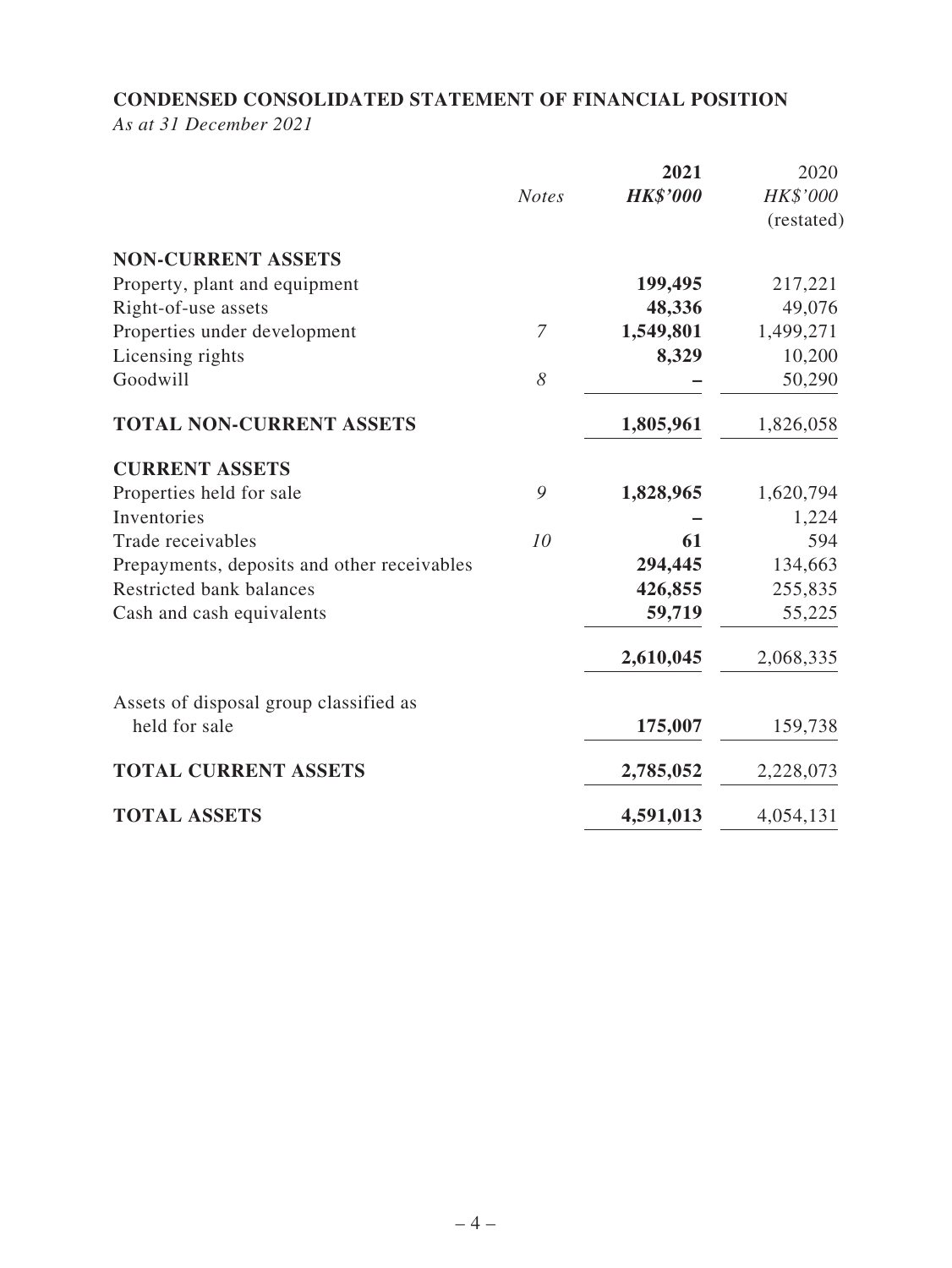|                                              |              | 2021            | 2020       |
|----------------------------------------------|--------------|-----------------|------------|
|                                              | <b>Notes</b> | <b>HK\$'000</b> | HK\$'000   |
|                                              |              |                 | (restated) |
| <b>CURRENT LIABILITIES</b>                   |              |                 |            |
| Trade payables, other payables and accruals  | 11           | 688,450         | 946,407    |
| Amount due to non-controlling interest       | 12           | 2,142           | 64,217     |
| Amount due to a director                     | 13           |                 | 3,500      |
| Loans and borrowings — due within one year   |              | 785,245         | 375,372    |
| <b>Contract liabilities</b>                  | 14           | 1,974,806       | 753,607    |
|                                              |              | 3,450,643       | 2,143,103  |
| Liabilities directly associated with         |              |                 |            |
| assets classified as held for sale           |              | 20,340          | 6,756      |
| <b>TOTAL CURRENT LIABILITIES</b>             |              | 3,470,983       | 2,149,859  |
| NET CURRENT (LIABILITIES)/ASSETS             |              | (685, 931)      | 78,214     |
| <b>TOTAL ASSETS LESS CURRENT</b>             |              |                 |            |
| <b>LIABILITIES</b>                           |              | 1,120,030       | 1,904,272  |
| <b>NON-CURRENT LIABILITIES</b>               |              |                 |            |
| Loans and borrowings — due after one year    |              | 948,911         | 1,411,902  |
| Amount due to a director                     | 13           | 40,747          | 31,910     |
| Promissory note payable                      | 15           | 107,827         | 107,427    |
| Long Term Lease Liabilities                  |              | 507             |            |
| Deferred tax liabilities                     |              | 145,239         | 145,566    |
| <b>TOTAL NON-CURRENT LIABILITIES</b>         |              | 1,243,231       | 1,696,805  |
| NET (LIABILITIES)/ASSETS                     |              | (123, 201)      | 207,467    |
| Share capital                                | 16           | 69,464          | 69,464     |
| Reserves                                     |              | (233, 033)      | 83,275     |
| Equity attributable to owners of the Company |              | (163, 569)      | 152,739    |
| Non-controlling interests                    |              | 40,368          | 54,728     |
| <b>TOTAL EQUITY</b>                          |              | (123,201)       | 207,467    |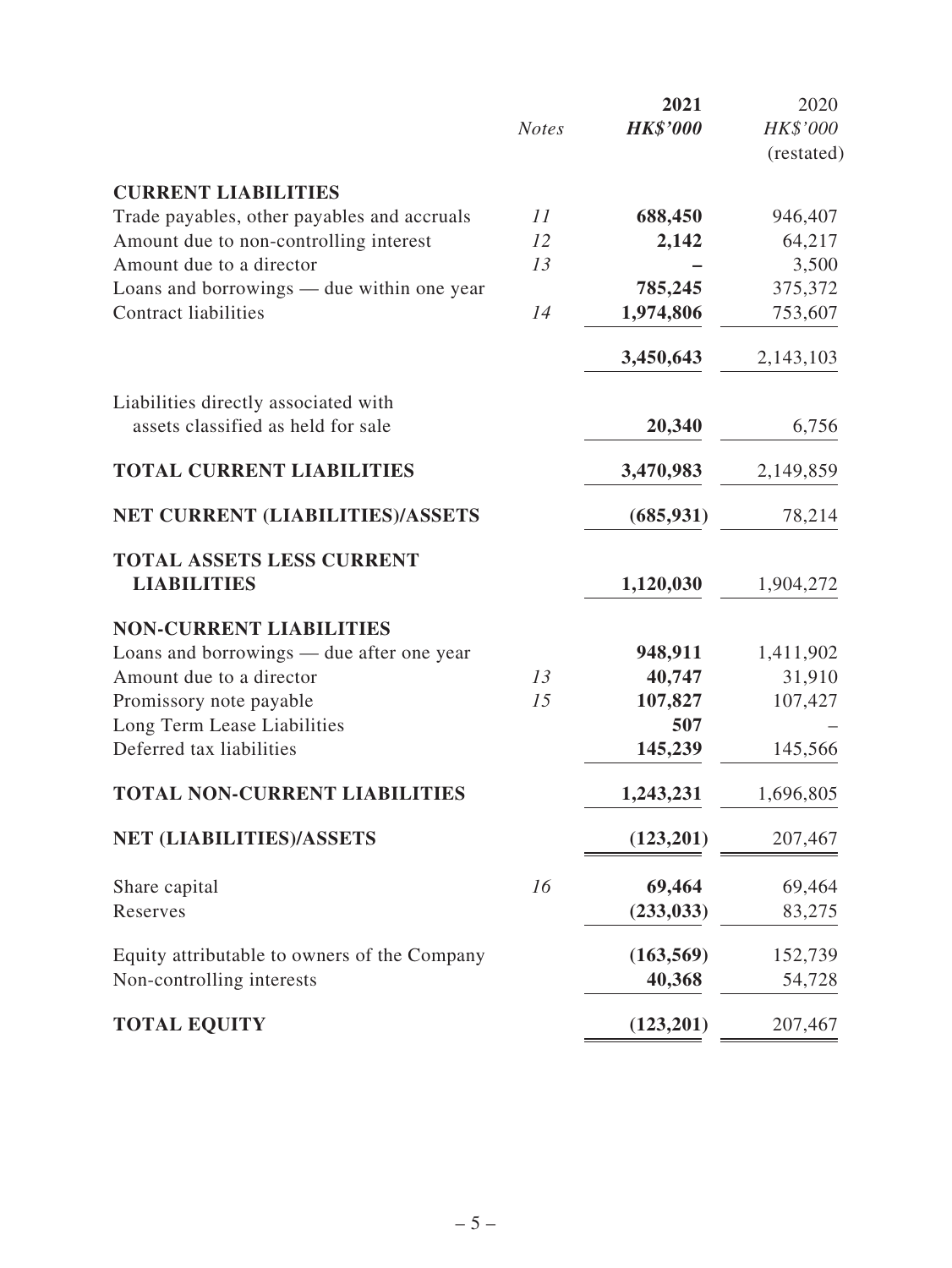### **NOTES**

#### **1. REVENUE**

Revenue represents the aggregate of income from sales of properties held for sale, sales of hygiene products, sub-licensing of operating rights and property agency income and is analysed as follows:

|    |                                                | 2021            | 2020     |
|----|------------------------------------------------|-----------------|----------|
|    |                                                | <b>HK\$'000</b> | HK\$'000 |
|    | Sales of properties held for sale              | 508             |          |
|    | Sales of hygiene products                      | 257             | 3,759    |
|    | Licensing income                               | 14,440          | 13,465   |
|    | Property agency income                         | 1,263           | 5,136    |
|    |                                                | 16,468          | 22,360   |
|    | Disaggregated by timing of revenue recognition |                 |          |
|    |                                                | 2021            | 2020     |
|    |                                                | <b>HK\$'000</b> | HK\$'000 |
|    | Revenue recognised:                            |                 |          |
|    | - Point in time                                | 765             | 3,759    |
|    | - Over time                                    | 15,703          | 18,601   |
|    |                                                | 16,468          | 22,360   |
| 2. | <b>OTHER INCOME AND GAINS</b>                  |                 |          |
|    |                                                | 2021            | 2020     |
|    |                                                | <b>HK\$'000</b> | HK\$'000 |
|    | Bank interest income                           | 1,551           | 1,003    |
|    | Other interest income                          |                 | 11,885   |
|    | Government subsidies                           |                 | 590      |
|    | Write off of other payable and accruals        |                 | 1,158    |
|    | Gain on termination of lease                   |                 | 10       |
|    | Rental income                                  | 2.407           | 2.407    |

| Rental income | 2,407 | 2,407  |
|---------------|-------|--------|
| Others        | 1,577 | 1,318  |
|               | 5,535 | 18,371 |
|               |       |        |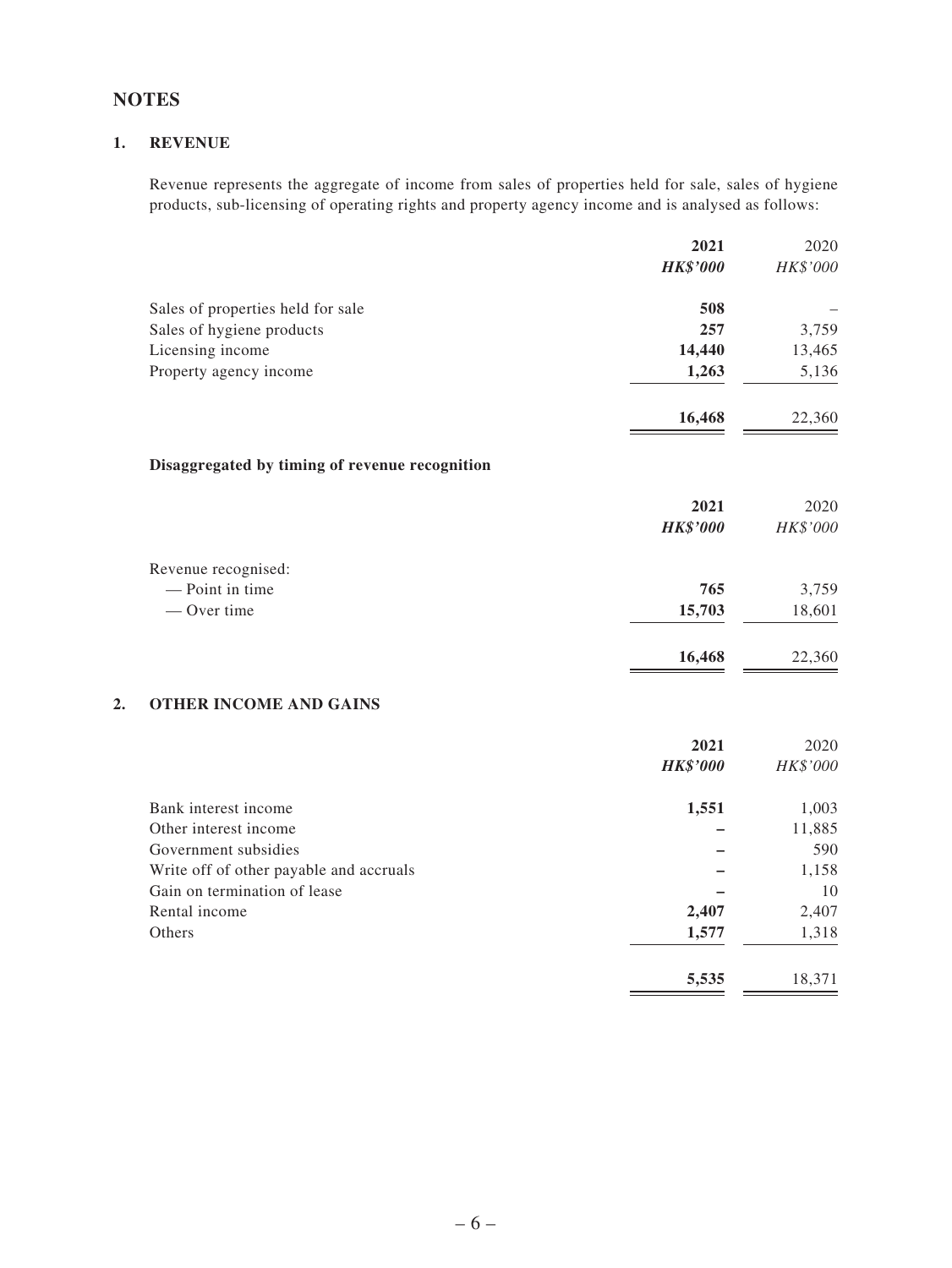#### **3. FINANCE COSTS**

|                                                          | 2021            | 2020      |
|----------------------------------------------------------|-----------------|-----------|
|                                                          | <b>HK\$'000</b> | HK\$'000  |
| Interests on                                             |                 |           |
| Loans and borrowings                                     | 148,124         | 120,836   |
| Amounts due to directors                                 | 3,562           | 2,119     |
| Promissory note                                          | 10,174          | 3,007     |
| Lease liabilities                                        | 28              | 51        |
|                                                          | 161,888         | 126,013   |
| Less: Amount capitalised on properties under development | (26,201)        | (39, 234) |
|                                                          | 135,687         | 86,779    |
|                                                          |                 |           |

The borrowing costs have been capitalised at the rates ranged from 8.8% to 13% (2020: from 8.8% to 13%) per annum.

### **4. LOSS BEFORE TAX**

The Group's loss before tax is arrived at after charging/(crediting):

|                                                               | 2021            | 2020      |
|---------------------------------------------------------------|-----------------|-----------|
|                                                               | <b>HK\$'000</b> | HK\$'000  |
| Cost of sales                                                 |                 |           |
| Cost of properties sold                                       | 177             |           |
| Cost of goods sold                                            | 406             | 2,579     |
| Amortisation of licensing rights                              | 1,884           | 2,470     |
| Property agency service charges                               | 1,129           | 2,143     |
|                                                               | 3,596           | 7,192     |
|                                                               |                 |           |
| Depreciation of property, plant and equipment                 | 20,432          | 23,386    |
| Depreciation of right-of-use assets                           | 2,115           | 2,540     |
| Loss on disposal of property, plant and equipment             | 78              | 189       |
| Rental expenses for short-term leases                         | 2,881           | 4,028     |
| Auditors' remuneration                                        | 977             | 923       |
| Employee benefit expenses (including directors' remuneration) |                 |           |
| — Wages and salaries                                          | 19,970          | 22,673    |
| — Retirement benefits scheme contributions                    | 1,574           | 809       |
| Exchange gains, net                                           | (6, 692)        | (10, 915) |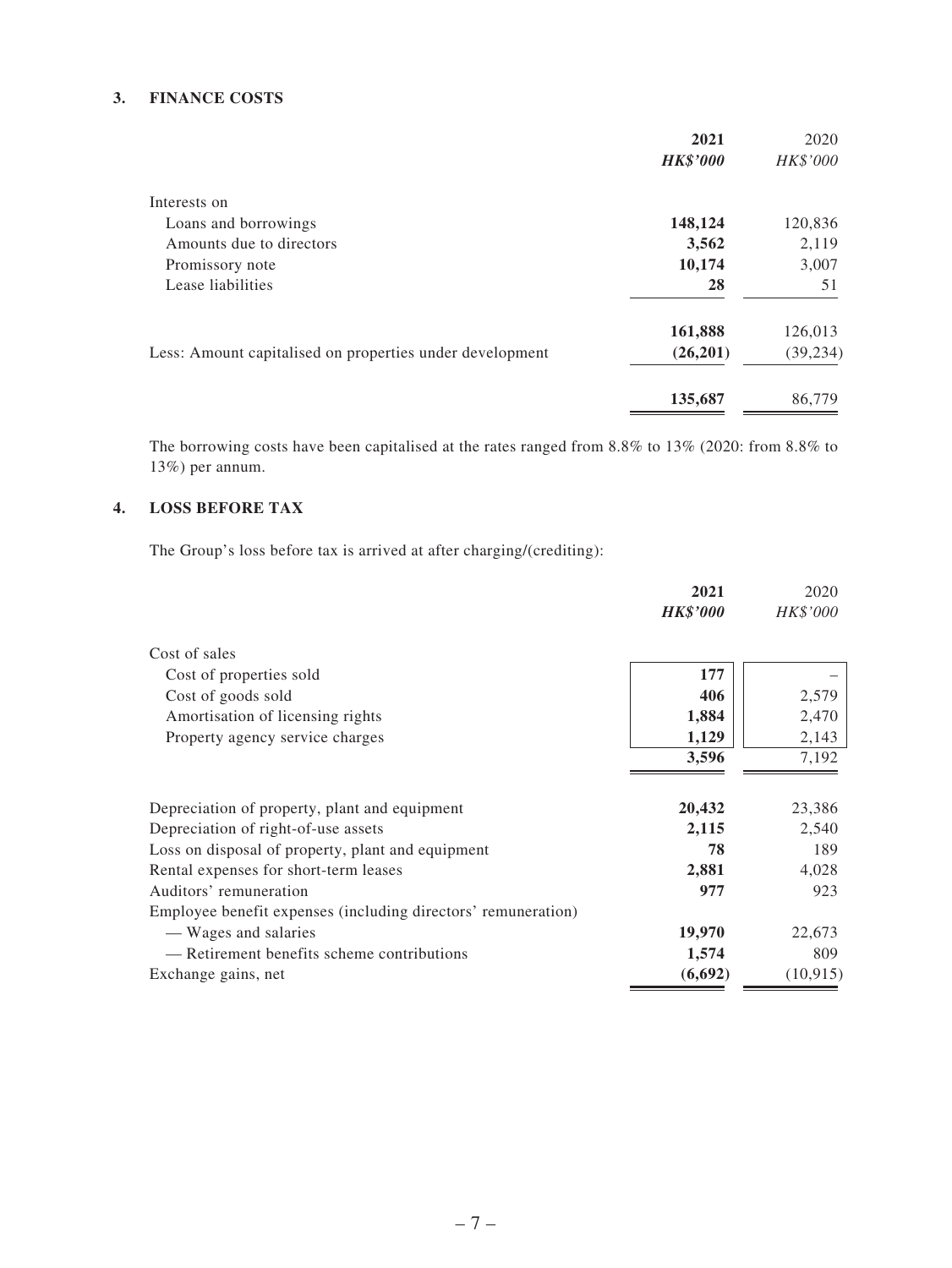#### **5. INCOME TAX EXPENSE**

|                           | 2021            | 2020     |
|---------------------------|-----------------|----------|
|                           | <b>HK\$'000</b> | HK\$'000 |
| Current tax expense       | (145)           |          |
| PRC enterprise income tax | (658)           | (206)    |
| Deferred tax credit       | 399             | 44       |
| Income tax expense        | (404)           | (162)    |

No provision for Hong Kong profits tax has been made in the condensed consolidated financial statements as the Group has no assessable profit arising in Hong Kong for both of the years presented.

PRC enterprise income tax is calculated at 25% (2020: 25%) of the profits of the group entities in the PRC.

#### **6. LOSS PER SHARE**

The calculation of the basic loss per share is based on the loss attributable to owners of the Company amounted to HK\$326,264,000 (2020: HK\$217,714,000), and 6,946,350,040 (2020: 6,946,350,040) ordinary shares in issue during the year.

No diluted loss per share for both of the year ended 31 December 2021 and 2020 was presented as there were no potential ordinary shares in issue for both of the years.

#### **7. PROPERTIES UNDER DEVELOPMENT**

|                                       | 2021<br><b>HK\$'000</b> | 2020<br><b>HK\$'000</b> |
|---------------------------------------|-------------------------|-------------------------|
| Properties under development, at cost | 1,549,801               | 1.499.271               |

The properties are located in Hengqin and Doumen district, Zhuhai City, the PRC.

#### **8. GOODWILL**

|                                          | 2021<br><b>HK\$'000</b> | 2020<br>HK\$'000 |
|------------------------------------------|-------------------------|------------------|
| <b>Carrying amount</b>                   |                         |                  |
| At the beginning of the year             | 50,290                  |                  |
| Arising from acquisition of subsidiaries |                         | 50,290           |
| Impairment of goodwill                   | (50, 290)               |                  |
| At the end of the year                   |                         | 50,290           |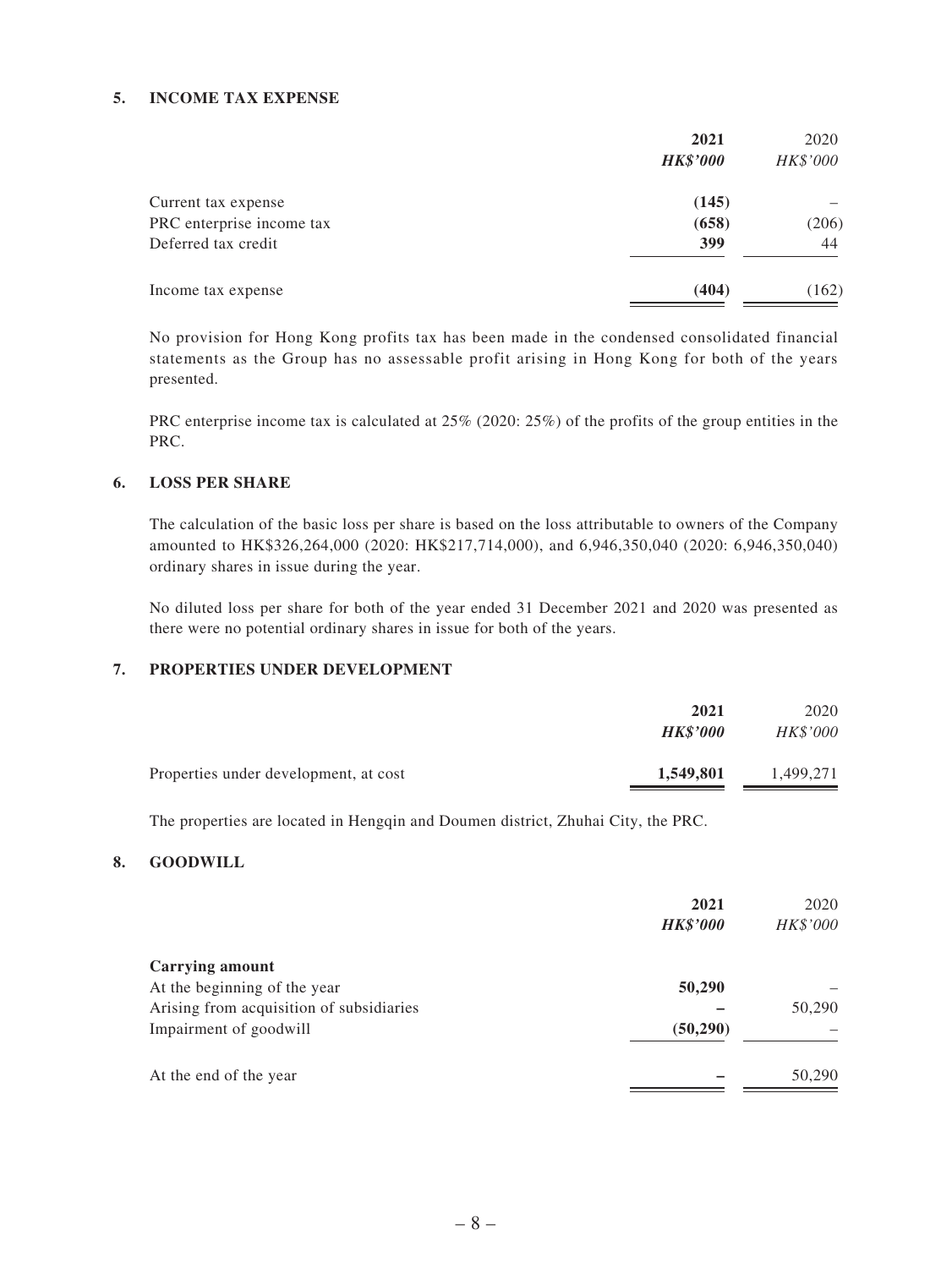#### **9. PROPERTIES HELD FOR SALE**

|                                 | 2021<br><b>HK\$'000</b> | 2020<br>HK\$'000 |
|---------------------------------|-------------------------|------------------|
| Properties held for sale        |                         |                  |
| — Completed                     |                         |                  |
| - Under development             | 1,828,965               | 1,620,794        |
|                                 | 1,828,965               | 1,620,794        |
| <b>TRADE RECEIVABLES</b><br>10. |                         |                  |
|                                 | 2021                    | 2020             |
|                                 | <b>HK\$'000</b>         | HK\$'000         |
| Trade receivables, gross        | 113,375                 | 92,467           |
| Impairment loss recognised      | (113, 314)              | (91, 873)        |
|                                 | 61                      | 594              |

Credit period normally granted to customers of the Group is 30 days.

An aged analysis of the trade receivables after impairment loss recognised, based on invoice date, is as follows:

|                | 2021<br><b>HK\$'000</b> | 2020<br>HK\$'000 |
|----------------|-------------------------|------------------|
| Within 1 month | 61                      | 79               |
| $1-3$ months   |                         | 63               |
| $4-12$ months  |                         | 452              |
|                | 61                      | 594              |

Movements in impairment loss recognised on trade receivables are as follows:

|                                 | 2021<br><b>HK\$'000</b> | 2020<br>HK\$'000 |
|---------------------------------|-------------------------|------------------|
| At the beginning of the year    | 91,873                  | 86,961           |
| Impairment loss recognised, net | 9,042                   | 8,193            |
| Exchange realignment            | 12,399                  | (3,281)          |
| At the end of the year          | 113,314                 | 91,873           |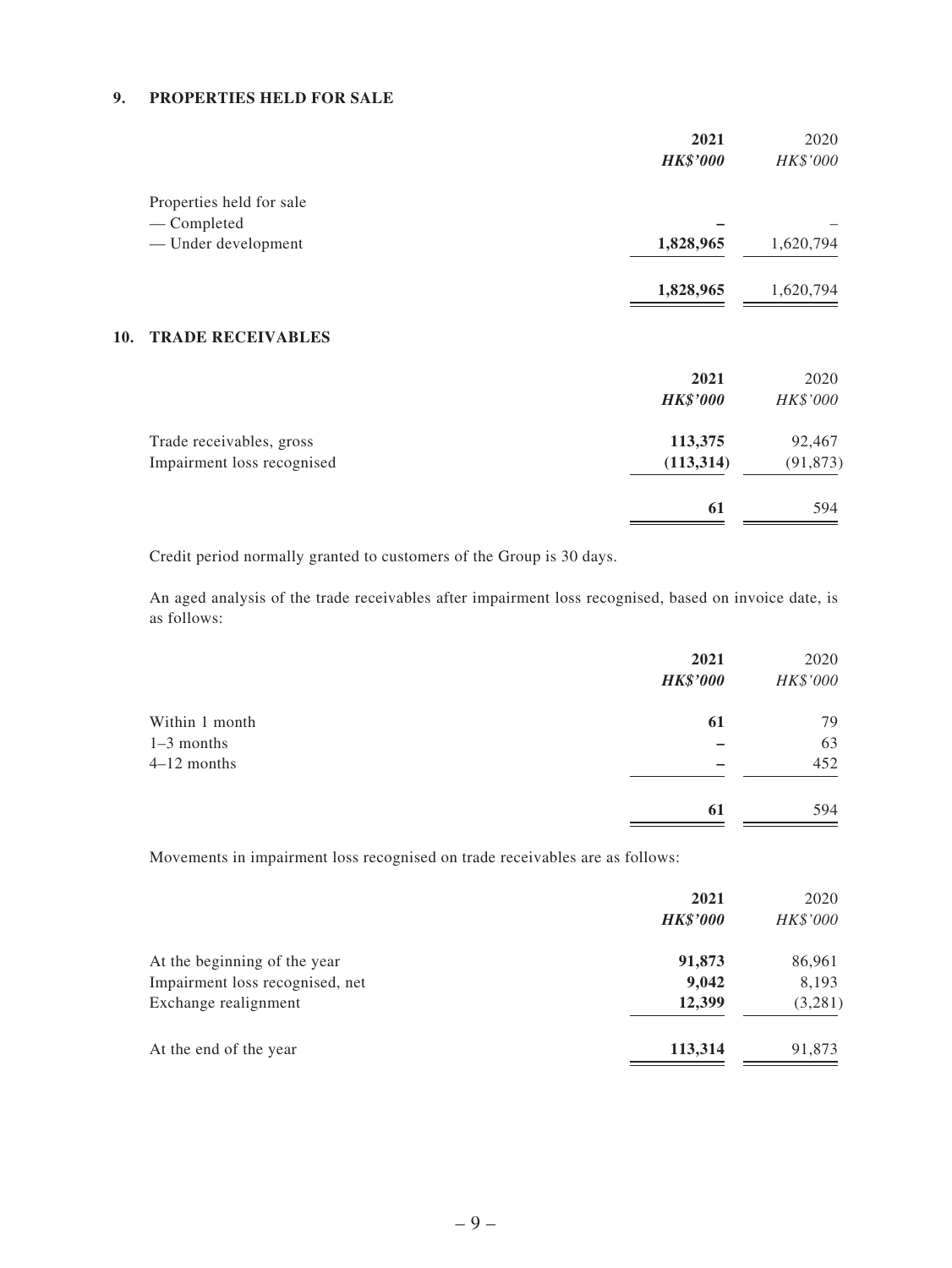#### **11. TRADE PAYABLES, OTHER PAYABLES AND ACCRUALS**

| 2021            | 2020     |
|-----------------|----------|
| <b>HK\$'000</b> | HK\$'000 |
| 275,204         | 643,012  |
| 140,343         | 68,809   |
| 92,355          | 30,999   |
| 541             | 30       |
|                 | 118,156  |
| 180,007         | 85,401   |
| 688,450         | 946,407  |
|                 |          |

*Note:*

(a) The following is an aged analysis of trade payables for property development expenditure presented based on the invoice date:

|                                | 2021<br><b>HK\$'000</b> | 2020<br>HK\$'000  |
|--------------------------------|-------------------------|-------------------|
| Within 1 month<br>$1-3$ months | 143,020<br>132,184      | 554,116<br>88,896 |
|                                | 275,204                 | 643,012           |

(b) The short-term advances from a brother of a director and other parties amounting to HK\$nil (31 December 2020: HK\$48,966,000) and HK\$nil (31 December 2020: HK\$69,190,000), respectively, are unsecured, interest free and with no fixed repayment terms.

#### **12. AMOUNT DUE TO NON-CONTROLLING INTEREST**

The amount due to non-controlling interest is unsecured, interest free and has no fixed repayment terms.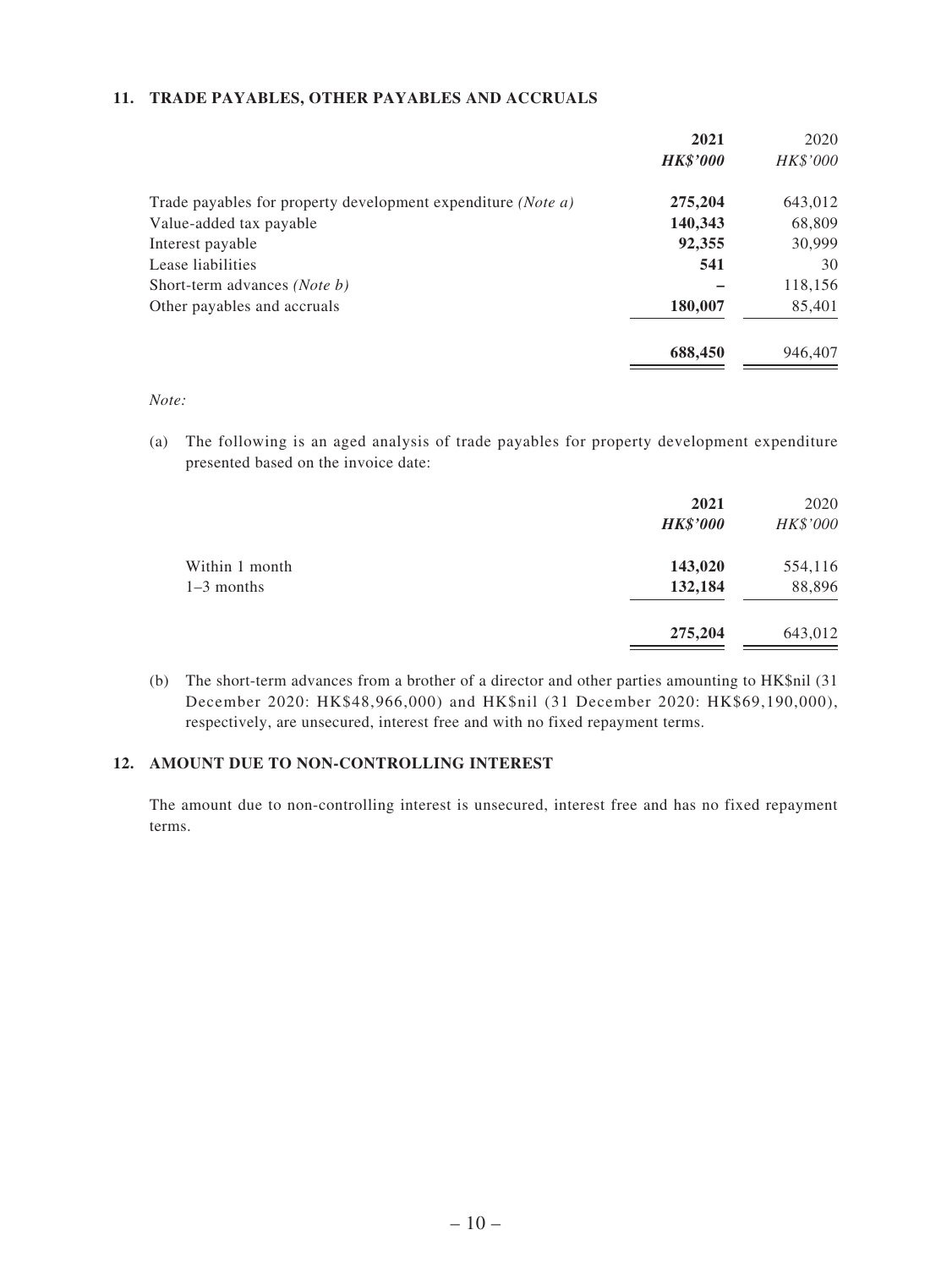#### **13. AMOUNT DUE TO A DIRECTOR**

|                                                                                                                            | 2021<br><b>HK\$'000</b> | 2020<br>HK\$'000 |
|----------------------------------------------------------------------------------------------------------------------------|-------------------------|------------------|
| Amount due to a director repayable:                                                                                        |                         |                  |
| — Within one year                                                                                                          |                         | 3,500            |
| — Within a period of more than one year but not<br>exceeding two years<br>— Within a period of more than two years but not | 40,747                  |                  |
| exceeding five years                                                                                                       |                         | 31,910           |
|                                                                                                                            | 40,747                  | 35,410           |
| Analysed for reporting purpose:                                                                                            |                         |                  |
| — Current liabilities                                                                                                      |                         | 3,500            |
| — Non-current liabilities                                                                                                  | 40,747                  | 31,910           |
|                                                                                                                            | 40,747                  | 35,410           |

The amount due to a director, Mr. Yang Lijun is unsecured, carrying interest at interest rates ranged from 9% to 13% per annum (2020: 9% to 13% per annum).

#### **14. CONTRACT LIABILITIES**

|                                                   | 2021<br><b>HK\$'000</b> | 2020<br><i>HK\$'000</i> |
|---------------------------------------------------|-------------------------|-------------------------|
| Advance payments received for sales of properties | 1,974,806               | 753,607                 |

The Group received payments from customers based on billing schedules as stipulated in the property sale contracts. Payments are usually received in advance of the performance under the sale contracts.

#### **15. PROMISSORY NOTE PAYABLE**

|                                                                                        | 2021<br><b>HK\$'000</b> | 2020<br><b>HK\$'000</b> |
|----------------------------------------------------------------------------------------|-------------------------|-------------------------|
| Promissory note payable within a period of more than<br>one year but within five years | 107,827                 | 107.427                 |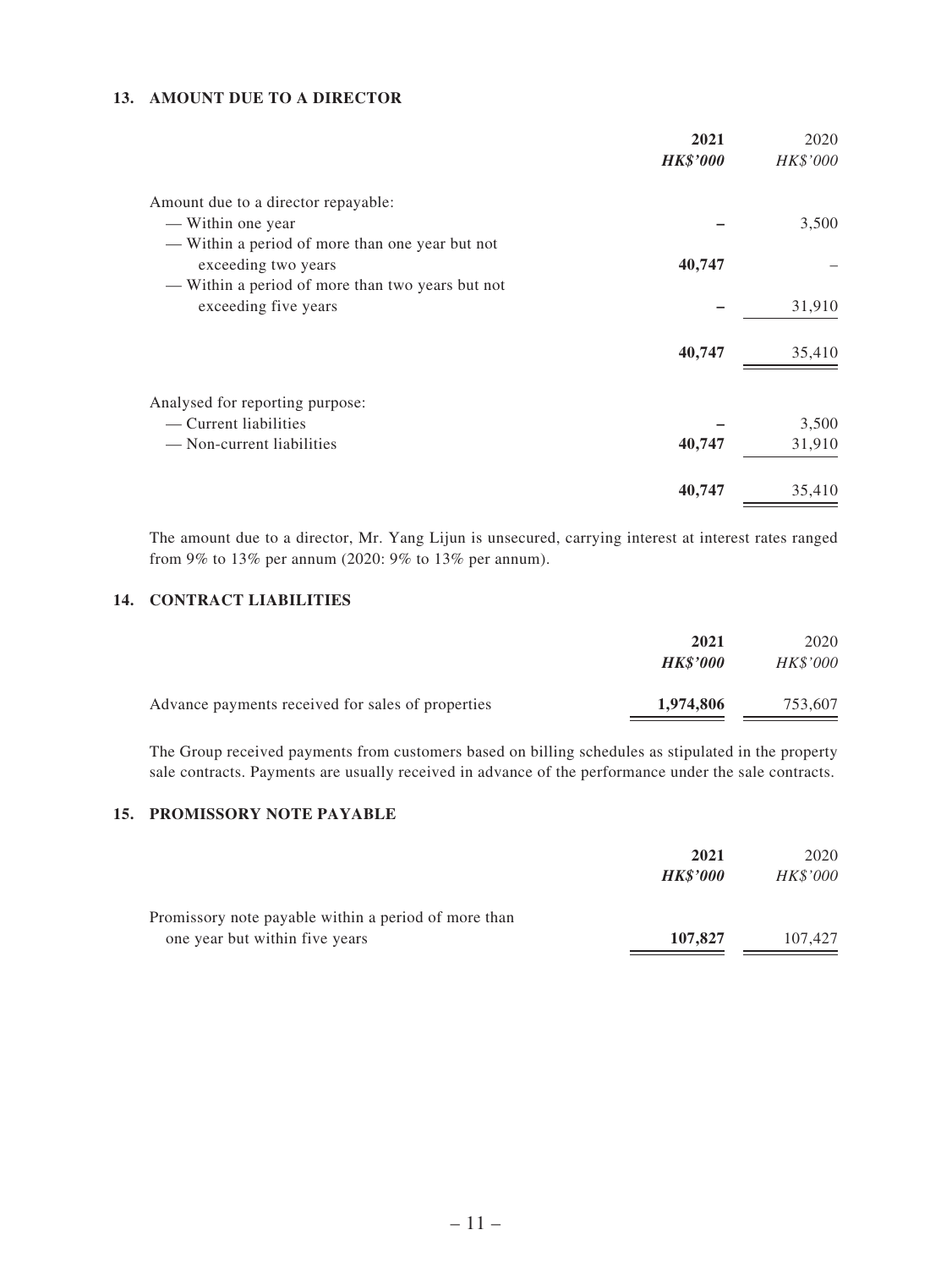### **16. SHARE CAPITAL**

|                                                  | 2021            | 2020            |
|--------------------------------------------------|-----------------|-----------------|
|                                                  | <b>HK\$'000</b> | <b>HK\$'000</b> |
| Authorised:                                      |                 |                 |
| 100,000,000,000 (2020: 100,000,000,000) ordinary |                 |                 |
| shares of HK\$0.01 each                          | 1,000,000       | 1,000,000       |
| Issued and fully paid:                           |                 |                 |
| 6,946,350,040 (2020: 6,946,350,040) ordinary     |                 |                 |
| shares of HK\$0.01 each                          | 69,464          | 69,464          |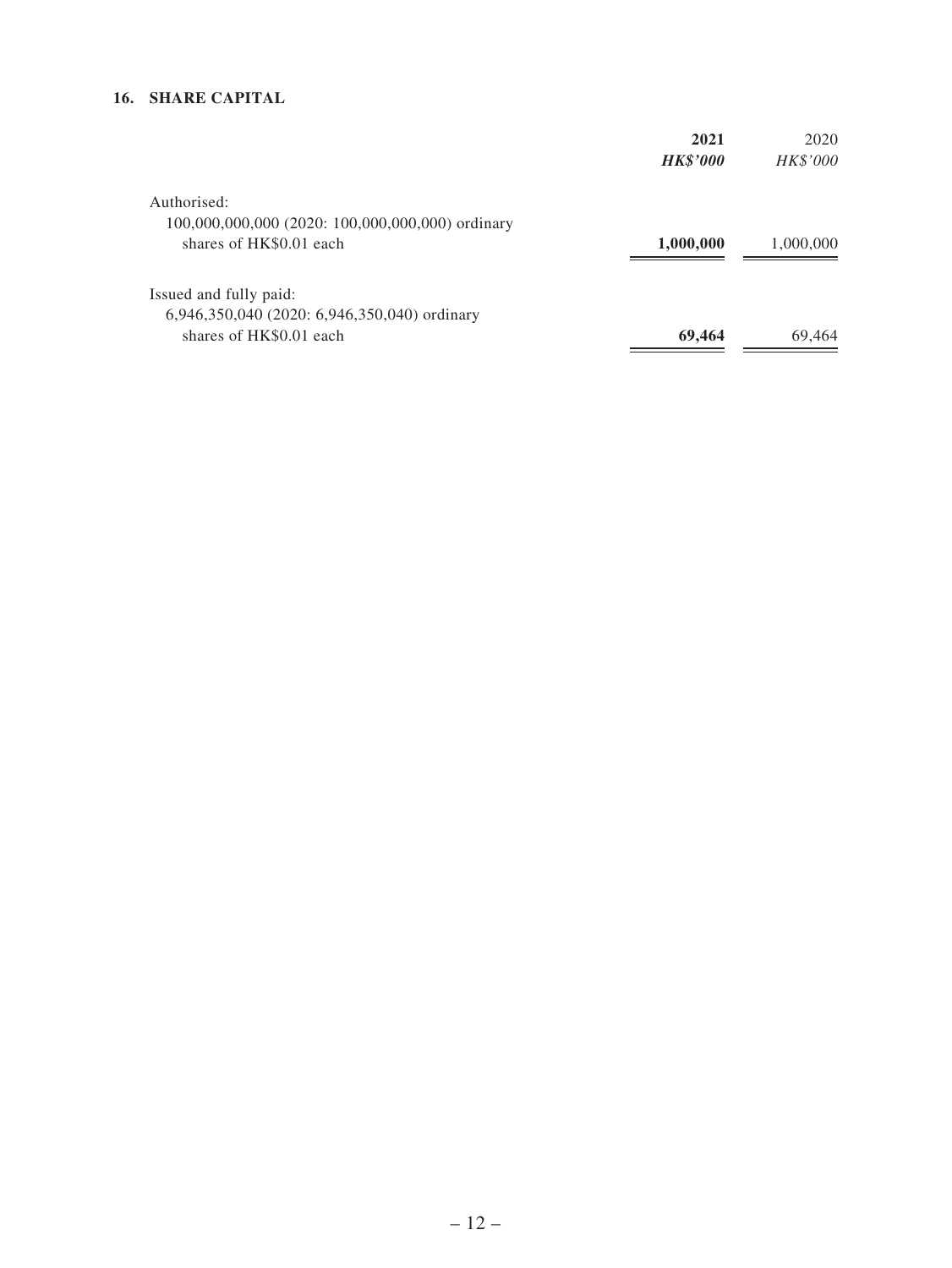### **REVIEW OF FINANCIAL PERFORMANCE**

For the year ended 31 December 2021, the Group's revenue was approximately of HK\$16.5 million, compared to HK\$22.4 million for 2020. The Group recorded a loss before tax of approximately HK\$341.1 million, compared to the loss of HK\$216.6 million for 2020. Such loss is amongst other things, due to (i) increase in finance costs which related to borrowings obtained for the finance of certain property development projects; and (ii) increase in sales commission payable to property agents.

Loss attributable to the owners of the Company for the year ended 31 December 2021 was approximately of HK\$326.3 million, compared to the loss of HK\$217.7 million for the corresponding period in 2020.

### **REVIEW OF FINANCIAL POSITION**

Non-current assets of the Group as at 31 December 2021, consisting mainly of property under development, property, plant and equipment, right-of-use assets, investment properties, licensing rights and goodwill amounted to a total of HK\$1,806.0 million, compared to HK\$1,826.1 million as at 31 December 2020. Current assets as at 31 December 2021 amounted to HK\$2,785.1 million, compared to HK\$2,228.1 million as at 31 December 2020. Current liabilities as at 31 December 2021 amounted to HK\$3,471.0 million, compared to HK\$2,149.9 million as at 31 December 2020. Non-current liabilities as at 31 December 2021 amounted to HK\$1,243.2 million, compared to HK\$1,696.8 million as at 31 December 2020. Net liabilities as at 31 December 2021 amounted to HK\$123.2 million, compared to net assets HK\$207.5 million as at 31 December 2020.

### **MATERIAL ACQUISITIONS AND DISPOSALS**

On 5 November 2021, the Company entered into a Sale and Purchase Agreement (the "**Agreement**") with Mr. Yang Lijun ("**Mr. Yang**"), an executive director, a controlling shareholder and chairman of the Company, pursuant to which the Company conditionally agreed to sell and the purchaser conditionally agreed to buy the entire issued share capital of a wholly owned subsidiary (the "**Disposal Company**") of the Company (the "**Disposal**"). The purchaser whose sole director is Mr. Yang and the entire issued share capital of the purchaser is indirectly wholly-owned by Mr. Yang. Therefore, the purchaser is a connected person of the Company under Chapter 14A of the Listing Rules. Accordingly, the disposal also constitutes a connected transaction of the Company.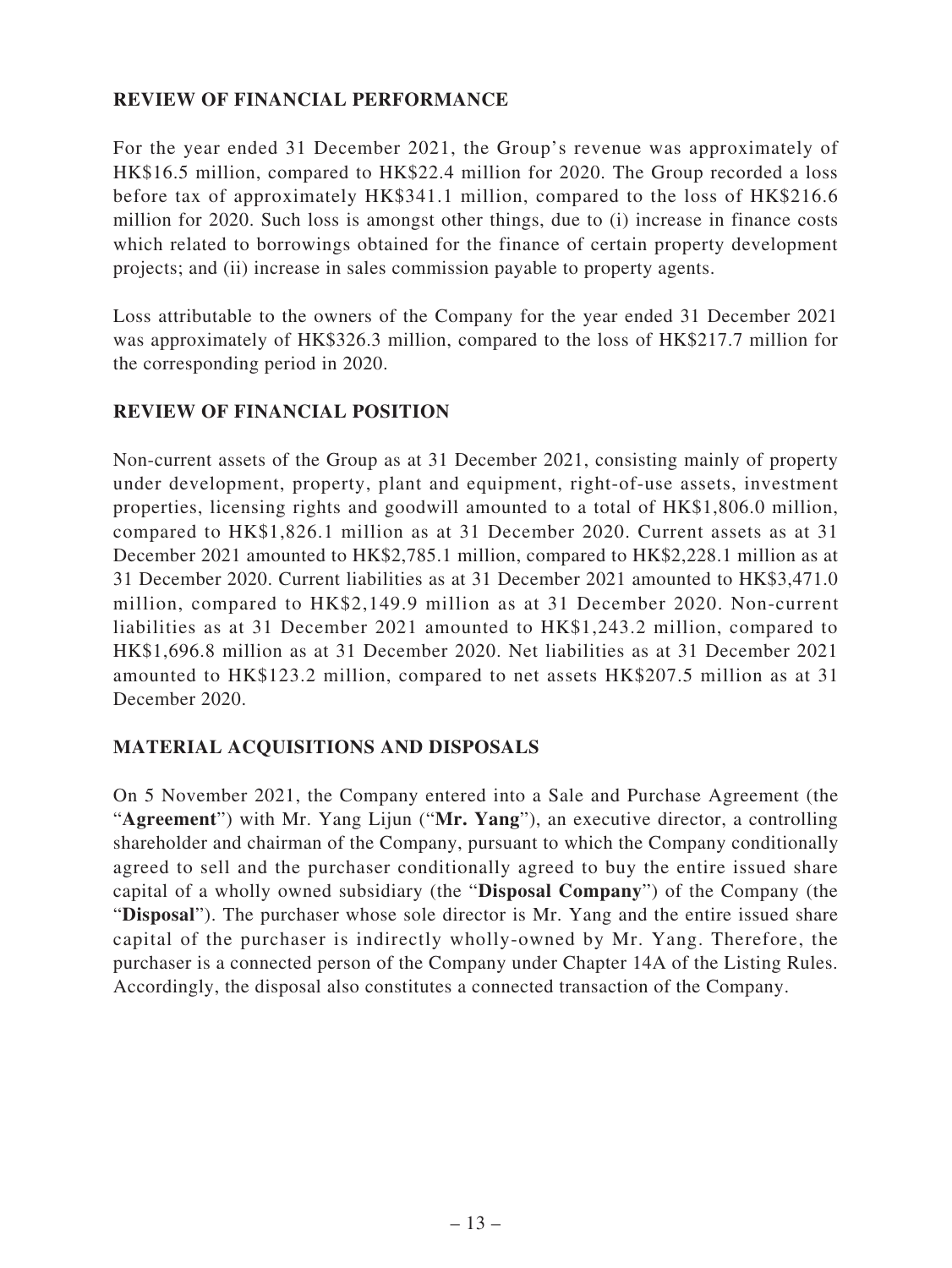The consideration of the Disposal is HK\$282,000,000 (the "**Consideration**") which was arrived at after arm's length negotiations between the Company and the purchaser after taking into account (i) the waiver of a loan indebted by the Company to the Disposal Company, and (ii) the unaudited consolidated adjusted net asset value of the Disposal Company and its directly and indirectly owned subsidiaries (the "**Disposal Group**") of approximately HK\$415.7 million. The Consideration comprises (i) HK\$30,000,000 which had been paid by the purchaser in cash as deposit in November 2021, and (ii) the remaining balance of HK\$252,000,000 to be payable by the purchaser in cash upon completion.

The assets being disposed mainly consist of (i) land parcels approximately of 151,674.59 sq. m., (ii) two clubhouses, and (iii) unsold properties. The Group has long been seeking approval from the regulatory authorities to approve the revision of plot ratio from 1.5 to 2.5 in relation to the development of the land parcel. Since 2019, the PRC economy took a downward turn and faced with huge uncertainties such as China-US trade wars. While faced with external economic uncertainties, the Group is faced with an increase in capital commitment regarding the development of the land parcel, and has approached several credible and reputable property developers in the PRC to see if they had any interest in investing in the assets being disposed. The Group did not receive positive feedback so far. On the other hand, the Group's gearing ratio is high and the liquidity of the Group may not be sufficient to repay its short term liabilities. The Disposal would (i) provide an exit for the Group to realise its investment in the Disposal Group; (ii) enable the Group to capture a gain on the Disposal amid the current stringent regulatory environment of the PRC property market in general; and (iii) provide financial flexibility to the Group, enhance the liquidity and improve its gearing ratio so as to allow the Group to reallocate its resources and invest in other business with higher revenue generating potential when suitable opportunities arise.

At the date of this announcement, the Disposal is not completed and subject to (i) the passing of the resolution by the shareholders of the Company at an EGM which is scheduled to be held on 22 April 2022, and (ii) the execution of a deed of waiver to waive and release the obligation of the Company to repay a loan indebted by the Company to the Disposal Company.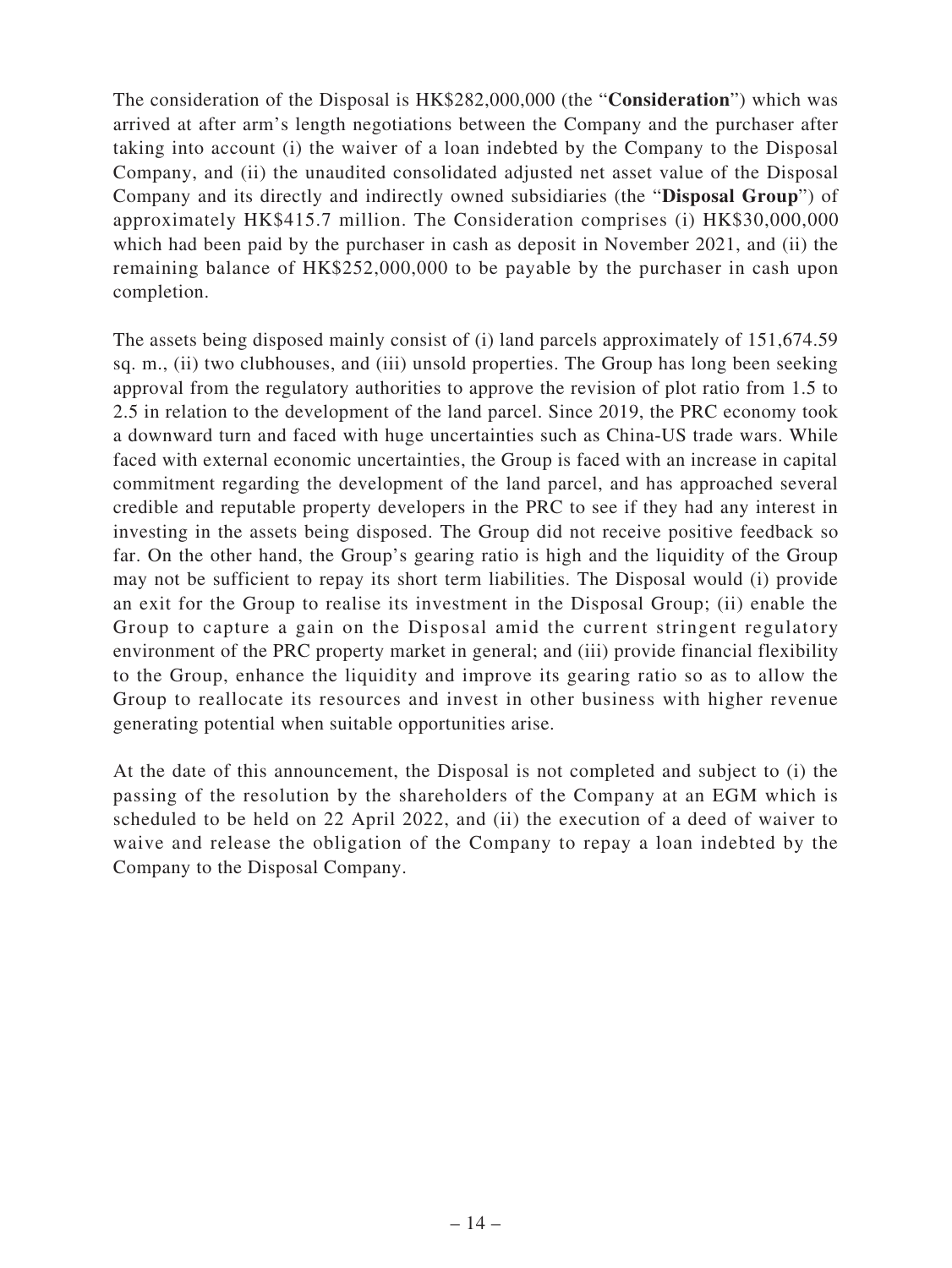### **OUTLOOK**

### **Outlook and Planning**

In 2021, the main issues surrounding the Group's business operations included the COVID-19 pandemic, the adoption of some tightening policies to reduce the leverage ratio of property development industry participants by the central government, and the downturn of overall property prices in the Mainland China, which collectively made the business environment in the Mainland China difficult and full of uncertainties.

Looking ahead to 2022, the business environment in the Mainland China will still be affected by the COVID-19 pandemic, coupled with the ongoing trade dispute between China and the US, and the military tension between Ukraine and Russia, which will affect the buying sentiment of real estate buyers and bring more challenges to real estate sales. The Group expects that the Group's projects currently under development will be able to recognize revenue in 2022, thus improving the Group's financial performance and position.

### **COMPLIANCE WITH THE CORPORATE GOVERNANCE CODE**

### **Compliance With Code On Corporate Governance Practices**

The Company is committed to maintain high corporate governance standards and uphold accountability and transparency.

During the year ended 31 December 2021, the Company has applied the principles of and complied with the applicable code provisions of the Corporate Governance Code and Corporate Governance Report as set out in Appendix 14 of the Listing Rules, except for certain deviations which are summarised below:

### **Code Provision A.2.1**

Code provision A.2.1 stipulates that the roles of chairman and chief executive should be separate and should not be performed by the same individual.

On 5 February 2021, Mr. Yang Lijun ("**Mr. Yang**") was appointed as chief executive officer of the Company. Mr. Yang, the chairman and an executive director of the Company, has extensive experience in the businesses of property development and investment. The Board believes that by holding both roles of the chairman and the chief executive officer, Mr. Yang will be able to provide strong leadership for the Board and effective and efficient business decisions of the Group. The Board believes that the present structure of the Board would provide adequate checks and balances, and a variety of opinions relating to the affairs of the business of the Group.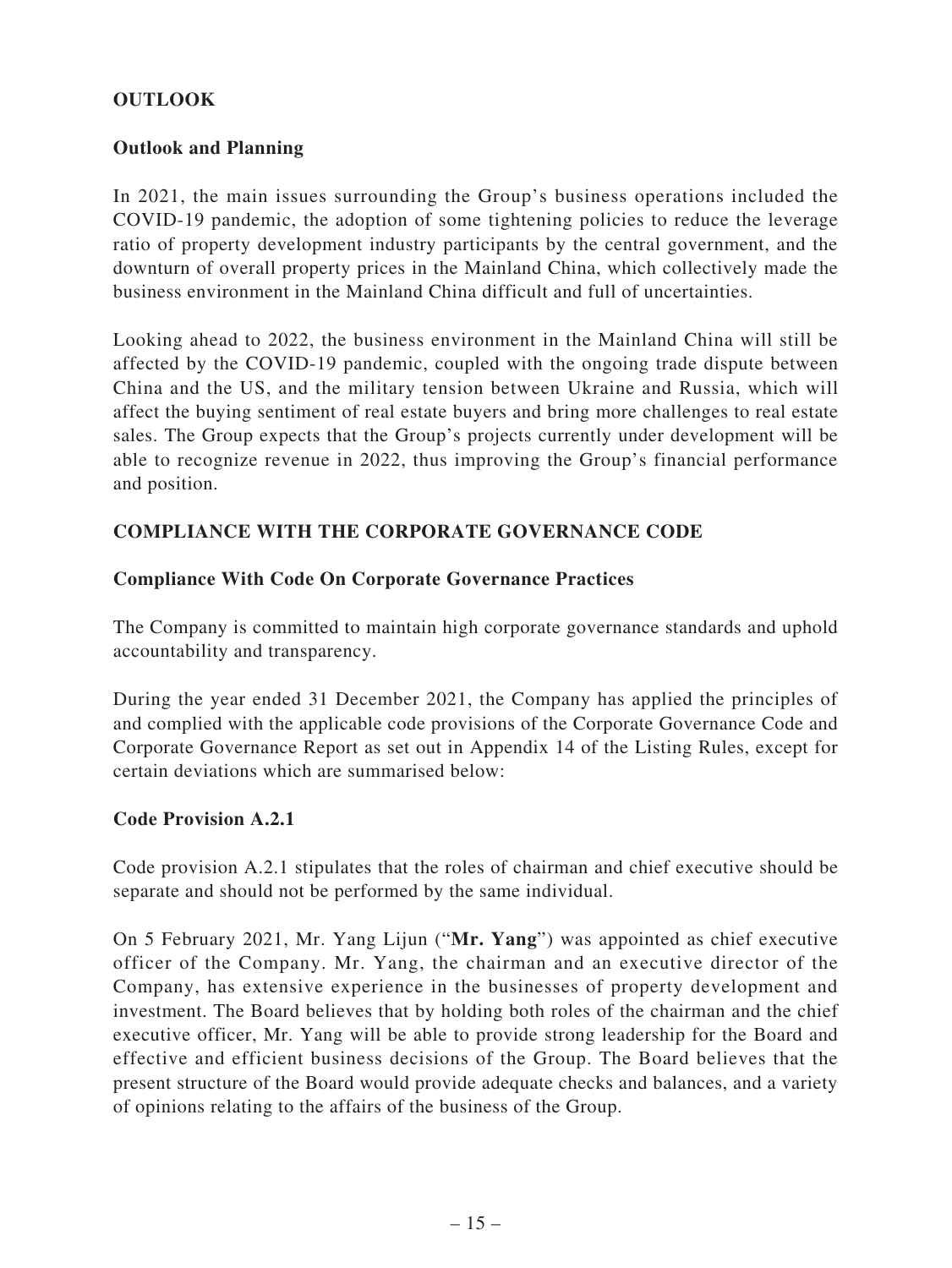### **Code Provisions A.6.7**

Code Provision A.6.7 stipulates that independent non-executive directors and other nonexecutive directors should attend general meetings and develop a balanced understanding of the views of shareholders.

Two (2) executive directors and one (1) non-executive directors could not attend the annual general meeting (the "**AGM**") of the Company held on 28 May 2021 due to COVID-19 pandemic. However, there were one non-executive director and three independent non- executive directors presented to enable the Board to develop a balanced understand of the views of the shareholders.

### **Code Provision E.1.2**

Code provision E.1.2 stipulates that the chairman of the board should attend the annual general meeting. He should also invite the chairmen of the audit, remuneration, nomination and any other committees (as appropriate) to attend. In their absence, he should invite another member of the committee or failing this his duly appointed delegate to attend. These persons should be available to answer questions at the annual general meeting.

Mr. Yang Lijun ("**Mr. Yang**"), the chairman of the Board could not attend the AGM held on 28 May 2021 due to COVID-19 pandemic. However, Ms. Chan Hoi Ling, an independent non- executive director and chairman of audit committee of the Company took the chair of the AGM. Chairman of remuneration committee and chairman of nomination committee were present to be available to answer any question to ensure effective communication with the shareholders.

Further information on the Company's corporate governance practices during the period under review will be set out in the Corporate Governance Report to be contained in the Company's 2021 Annual Report.

### **MODEL CODE FOR SECURITIES TRANSACTIONS BY DIRECTORS**

The Company has adopted the Model Code for Securities Transactions by Directors as set out in Appendix 10 of the Listing Rules as its own code of conduct regarding securities transactions by the directors of the Company. Having made specific enquiry to the directors, all the directors confirmed that they had complied with the required standards as set out in the Model Code during the year ended 31 December 2021.